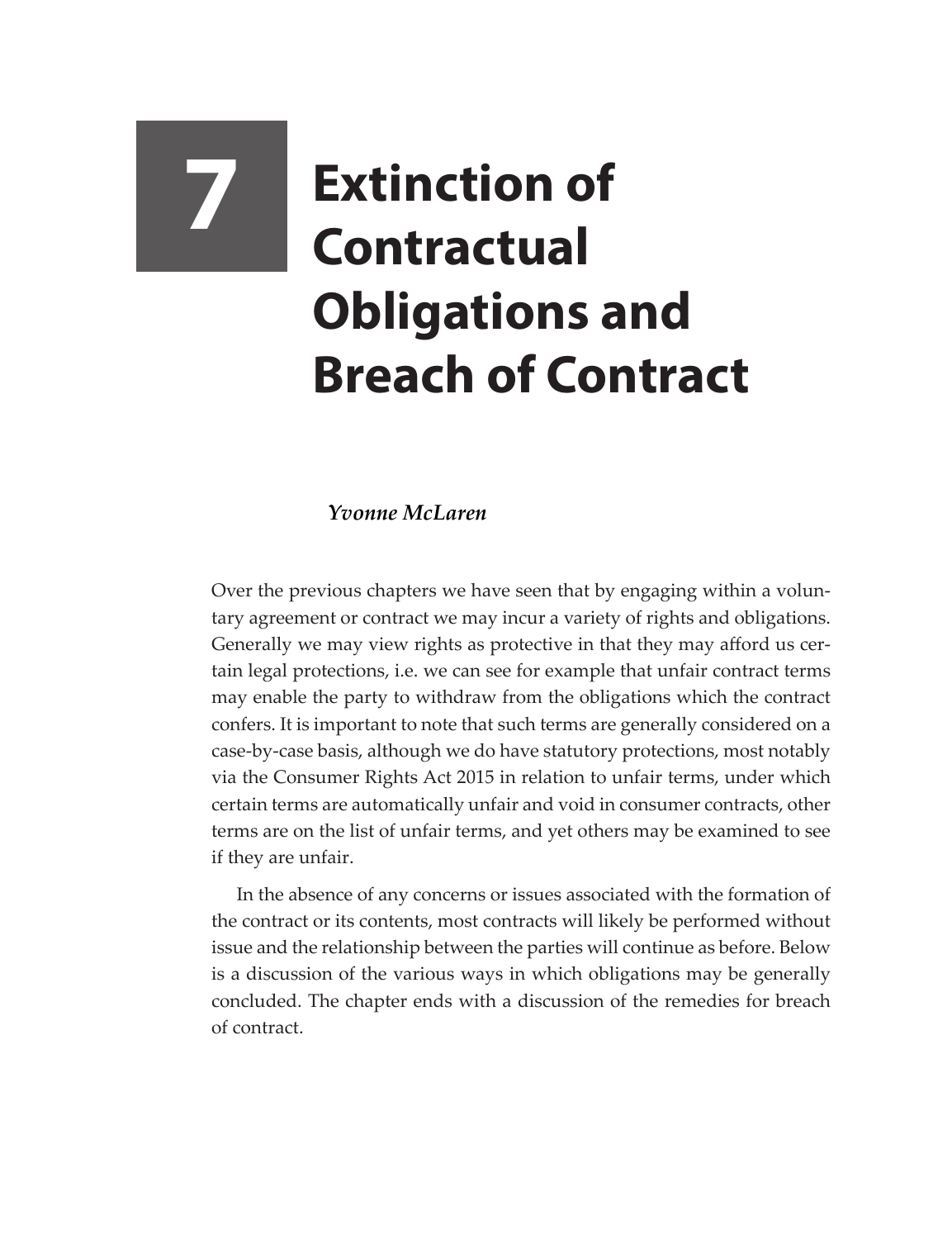# **Extinction of contractual obligations**

# **Performance or agreement**

Fundamental to our understanding of contract law is the requirement that any contract will have at least two parties. These parties will have corresponding rights and obligations to one another, i.e. they may be seen as both creditor and debtor to one another, where a debt may not necessarily be an obligation to pay money: it can equally be a duty to perform. An example of this may be seen within a general contract of employment. Here the employer will have a duty to pay his employee for performance of contractual obligations, while the employee will have a corresponding right to that payment for the duties he has performed.

When these reciprocal arrangements are fulfilled, the contract is terminated because the obligations have been carried out, i.e. performance is complete. Generally we can say that the vast majority of contracts which take place on a day to day basis are terminated, without dramatic occurrence, by performance.

However, there are other ways by which a contract may come to an end: as discussed in Chapter 6, a void contract cannot be ended because technically it never existed. Nevertheless a court may have to declare that the contract is void and make judgement regarding the respective rights of the parties.

A voidable contract continues to exist unless or until it is set aside. Please note that it is the court that sets the contract aside and not the parties themselves. If third parties acquire rights under a voidable contract in good faith and for value, then that contract cannot be set aside.

In the interests of consumer protection, there are circumstances in which the law allows for the party with the obligation to be released from that obligation. See for example The Consumer Contracts (Information Cancellation and Additional Charges) Regulations 2013. These regulations allow consumers to cancel contracts which have been made during a visit by a trader to a consumer's home or place of work. The trader cannot enforce the contract unless the consumer was given written notice of the right to cancel within fourteen days and a statutory cancellation form. The consumer is free to cancel the contract within the time limit.